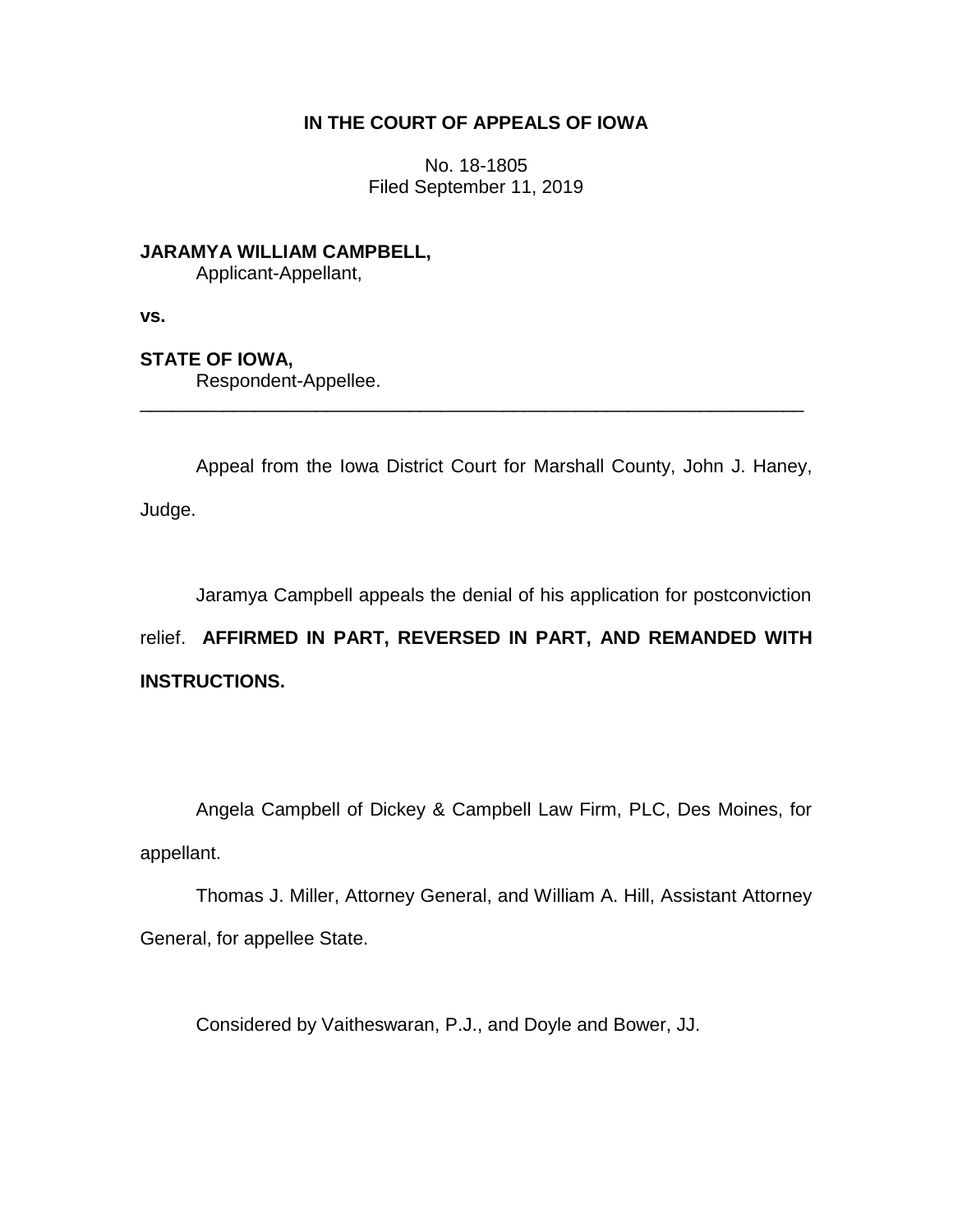### **DOYLE, Judge.**

Jaramya Campbell appeals the denial of his application for postconviction relief (PCR). He argues the sentences imposed upon his convictions in two criminal cases, which were ordered to be served consecutively and with some time served at the county jail, were illegal. Because we agree that the underlying sentence for one of his criminal convictions illegally ordered that he serve a 45 day term in jail rather than in the custody of the Iowa Department of Corrections, we reverse the PCR court's ruling denying his application for PCR with respect to that sentence, and we remand with instructions. We affirm the PCR court's ruling in all other respects.

## *I***.** *Background Facts and Proceedings***.**

In 2015, Jaramya Campbell was charged with several sex-related crimes in Marshall County (docket number FECR087710). A no-contact order was issued in that case. Around the same time, Campbell was charged with several sexrelated crimes in Hamilton County (docket number FECR338972).

In February 2016, and again in July 2016, Campbell was found in contempt for violating the no-contact order in FECR087710. He was sentenced to serve twenty-one days in the Marshall County Jail for the two contempts.

Campbell later was charged with absenting from custody, a serious misdemeanor, in violation of Iowa Code section 719.4(3) (2016), (docket number FECR089563). Campbell ultimately pled guilty to the offense.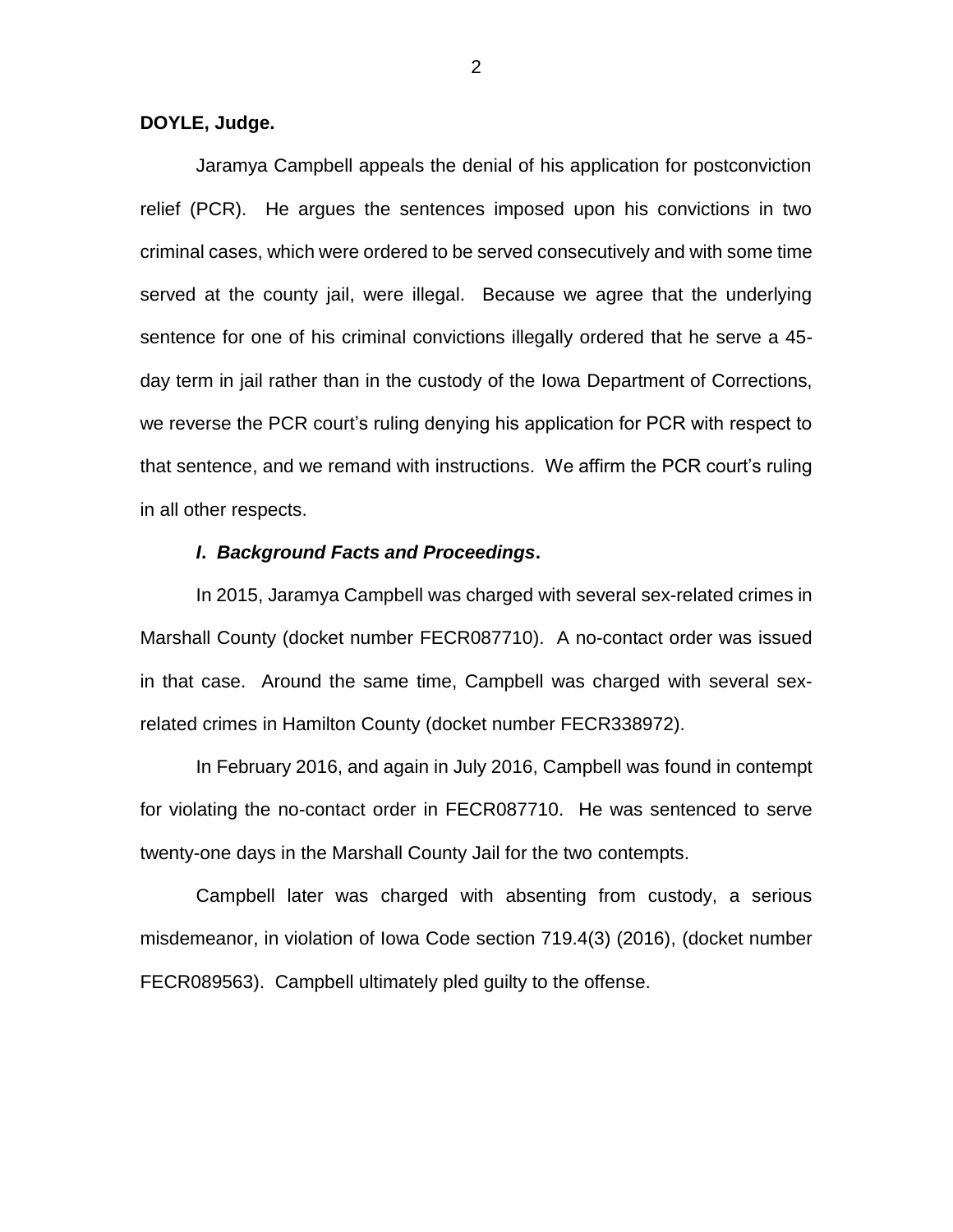In FECR087710, Campbell entered, and the court accepted, an *Alford Plea*<sup>1</sup> to the charge of assault with intent to commit sexual abuse, an aggravated misdemeanor, in violation of Iowa Code section 709.11(3) (2015). The other counts against Campbell were dismissed. Before sentencing in FECR089563 and FECR087710, Campbell was again found in contempt in FECR087710 for violating the no-contact order ten more times.

Campbell's sentencing hearing for the pending matters in FECR089563 and FECR087710 came before the court in November 2016. For his ten contempt convictions in FECR087710, Campbell was ordered to serve 160 days in jail. Campbell was also sentenced for his conviction in FECR089563 to forty-five days in jail. The court ordered the periods of confinement to run consecutive to one another. After giving Campbell credit for time served, Campbell was ordered to serve a total of 226 days in jail for his contempt and absenting convictions.

On his conviction for assault with intent to commit sexual abuse in FECR087710, Campbell was sentenced to an indeterminate term of incarceration not to exceed two years. The court ordered the sentence to run consecutive to his sentence of 226 days in jail. The court specified:

Commitment shall commence upon the conclusion of [Campbell's] 160-day sentence for contempt in [FECR087710]. That is, [Campbell] will be placed [with the Iowa] Department of Corrections after [he] has served a total of 226 days (160 plus 45 plus 21) in the custody of the Marshall County sheriff.

[Campbell] is entitled to credit upon his sentences for the number of days served in confinement prior to sentencing, and the Sheriff shall certify . . . the number of days so served, pursuant to Iowa Code section 903A.5. [Campbell] shall not receive credit for

 $\overline{a}$ 

<sup>1</sup> An *Alford* plea is a variation of a guilty plea; a defendant, while maintaining innocence, acknowledges that the State has enough evidence to win a conviction and consents to the imposition of a sentence. *See North Carolina v. Alford*, 400 U.S. 25, 37 (1970).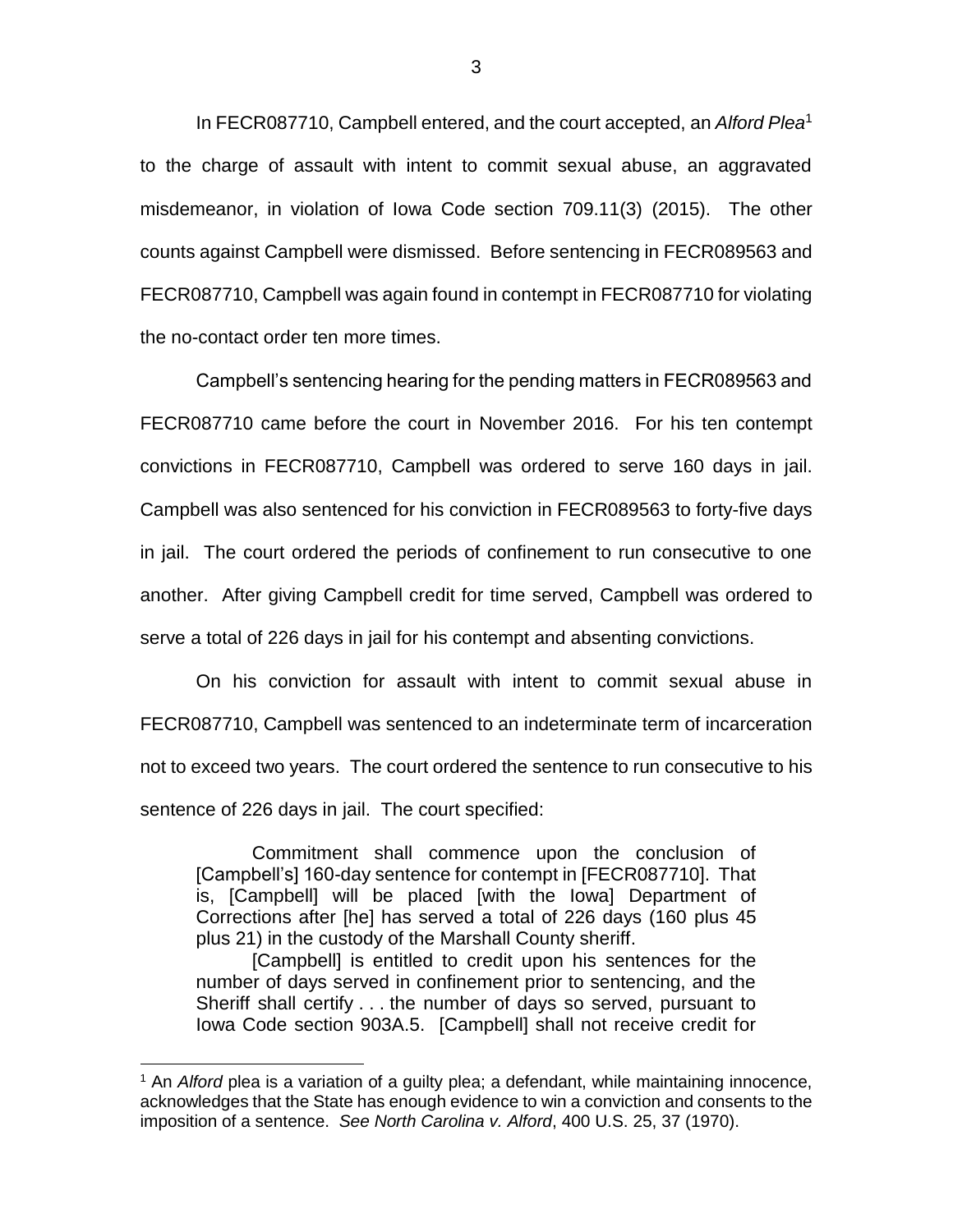time served until he has served 226 days in the custody of the sheriff . . . .

Additionally, under sections 901.5(13) and 903B.2, Campbell was ordered to serve a special sentence for a period of ten years, with eligibility for parole under chapter 906.

In 2017, Campbell applied for PCR. He asserted the sentences imposed by the district court in FECR089563 and FECR087710 were illegal because the sentencing judge lacked the authority to order all 226 days of his sentence be served in county jail before serving his two-year prison sentence. Before the court ruled on his PCR application, Campbell was found guilty in FECR338972 of two counts of third-degree sexual abuse, a class C felony, in violation of Iowa Code section 709.4(1)(a) and (b)(2). Campbell was sentenced to two ten-year terms of incarceration, to "be served consecutive to each other" and to "also be served consecutive to the sentence imposed in . . . FECR087710." Campbell was also sentenced to a special sentence under sections 901.5(13) and 903B.1, "committing him into the custody . . . of the Department of Corrections for the rest of his life, with eligibility for parole as provided in Chapter 906," to "commence immediately and he shall begin the sentence as if on parole."

In the PCR matter, the district court ultimately found Campbell did not establish any illegality about his sentence in FECR089563 and FECR087710. The court therefore denied Campbell's PCR application.

Campbell appeals.

4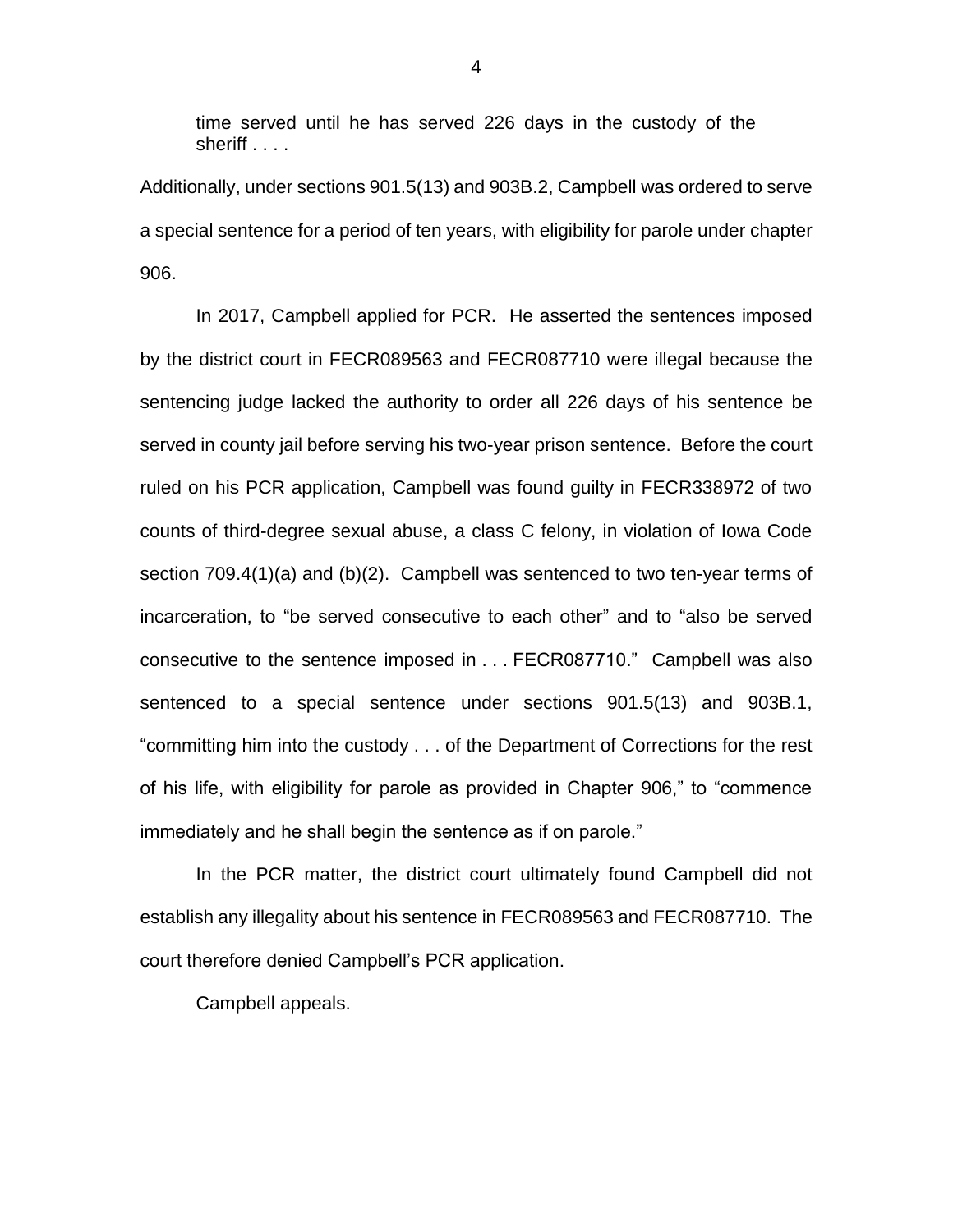#### *II***.** *Discussion***.**

Campbell contends that because he had to serve his jail sentence before his prison sentence, "he was denied the ability to earn good time credit on the 226 days that he served in county jail, which resulted in an illegal sentence." Stated another way, had Campbell been required to serve his 226 days in prison before starting his two-year sentence, Campbell argues he would have served less time, once earned time was factored in. The State argues the matter is moot, since Campbell has already served his 226 days in jail and because of the sentence imposed in FECR338972, but in any event, it asserts Campbell's argument is unfounded. Our review is for correction of errors at law. *See Ruiz v. State*, 912 N.W.2d 435, 439 (Iowa 2018).

#### *A***.** *Mootness***.**

Campbell does not dispute that he has discharged his jail sentences. "A case is moot when judgment, if rendered, will have no practical legal effect upon the existing controversy." *Toomer v. Iowa Dep't of Job Serv*., 340 N.W.2d 594, 598 (Iowa 1983). Generally, discharge of a sentence renders a challenge to the sentence moot. *See Lane v. Williams*, 455 U.S. 624, 631, (1982) ("Since respondents elected only to attack their sentences, and since those sentences expired during the course of these proceedings, this case is moot."); *Rarey v. State*, 616 N.W.2d 531, 532 (Iowa 2000) (finding a challenge to a prison disciplinary action was rendered moot by absolute discharge of prison sentence); *State v. Wilson*, 234 N.W.2d 140, 141 (Iowa 1975) (finding challenge to propriety of work release revocation moot since defendant completed his one-year jail term and was released); *Cordova v. State*, No. 10-1458, 2013 WL 988898, at \*3 (Iowa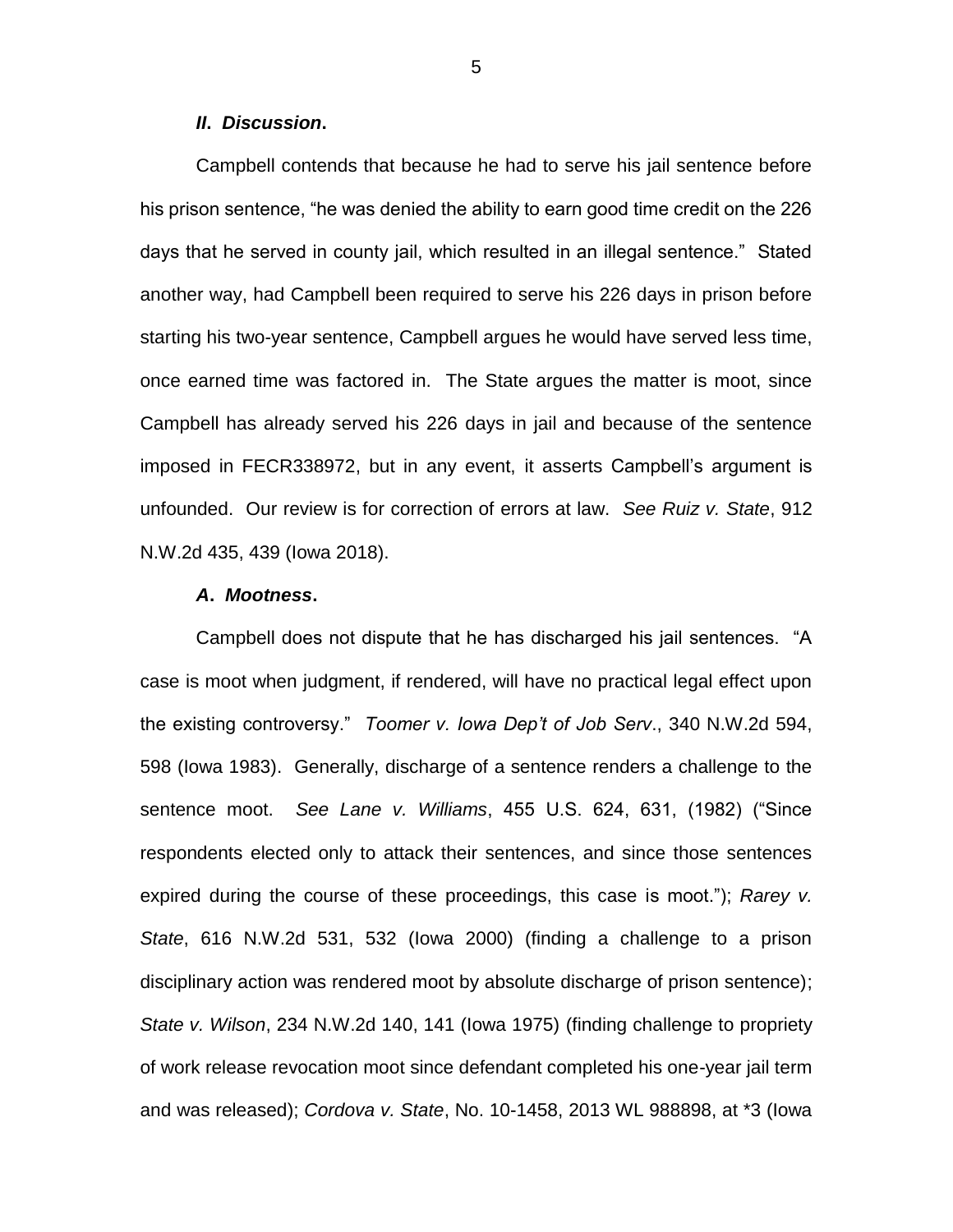Ct. App. Mar. 13, 2013) (holding that even if district court lacked authority to order defendant to complete assaultive behavior class, defendant's discharge of sentence rendered the challenge moot); *State v. Ennenga*, No. 10-1490, 2011 WL 3480963, at \*3 (Iowa Ct. App. Aug. 10, 2011) (finding expiration of prison term rendered challenge to illegal sentence moot).

It is true that Campbell's jail time has been served. However, the 226 days of jail time was to be served consecutive to his two-year sentence for the conviction on the assault charge in FECR087710. Additionally, his two ten-year sentences for his sex-abuse convictions in FECR338972 were also to be served consecutive to the sentence imposed in FECR087710.

Iowa Code section 901.8 provides:

If a person is sentenced for two or more separate offenses, the sentencing judge may order the second or further sentence to begin at the expiration of the first or succeeding sentence. If a person is sentenced for escape under section 719.4 or for a crime committed while confined in a detention facility or penal institution, the sentencing judge shall order the sentence to begin at the expiration of any existing sentence. If the person is presently in the custody of the director of the Iowa department of corrections, the sentence shall be served at the facility or institution in which the person is already confined unless the person is transferred by the director. Except as otherwise provided in section 903A.7, if consecutive sentences are specified in the order of commitment, the several terms shall be construed as one continuous term of imprisonment.

Because the district court specified in its orders that Campbell's sentences to

several terms of confinement were to be served consecutively, the sentences were

to be construed as one continuous term of imprisonment. *See* Iowa Code § 901.8;

*see also State v. Mott*, 731 N.W.2d 392, 394 (Iowa 2007).

Iowa Code section 903.4 provides: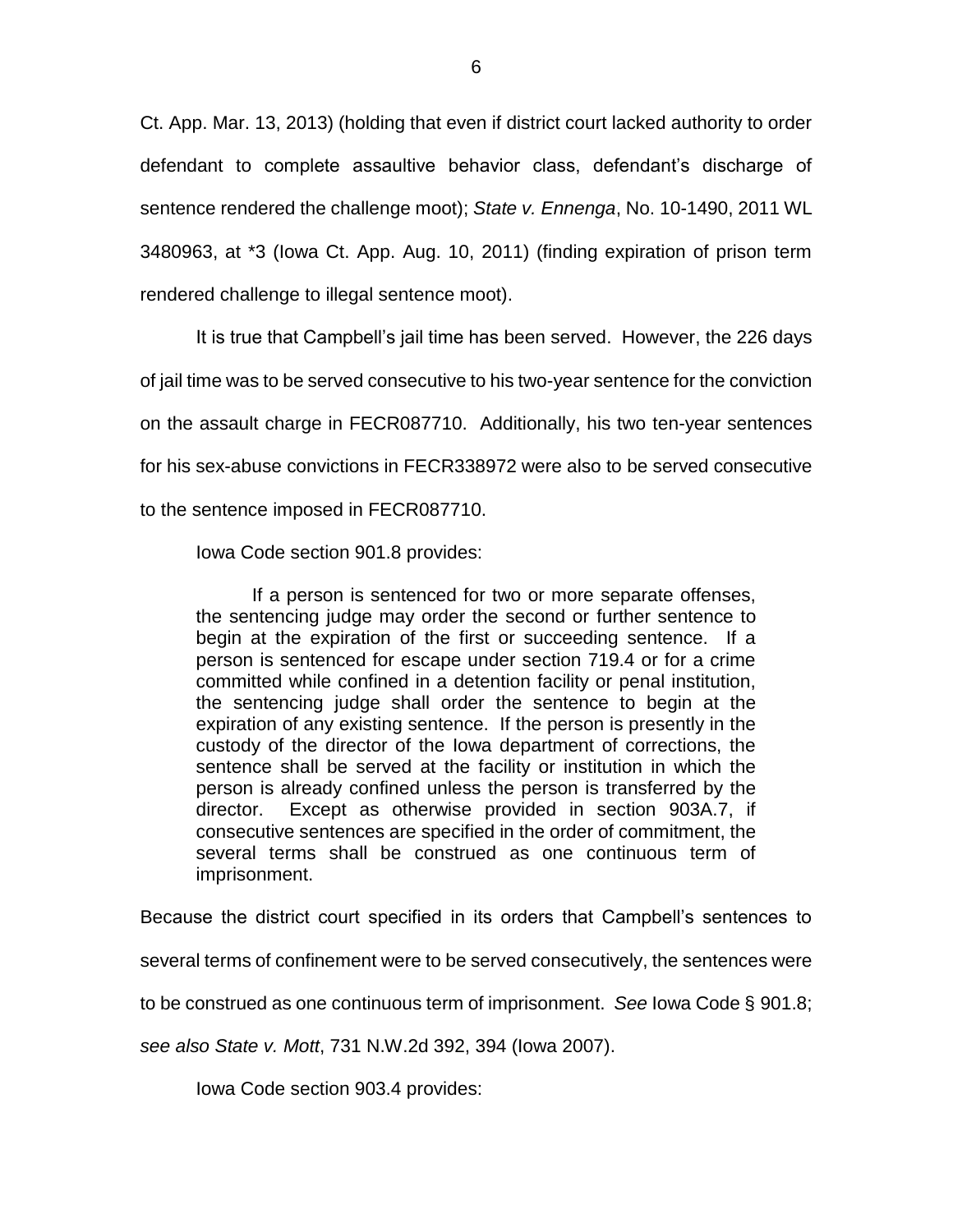All persons sentenced to confinement for a period of one year or less shall be confined in a place to be furnished by the county where the conviction was had .... All persons sentenced to confinement for a period of more than one year shall be committed to the custody . . . of the Iowa department of corrections . . . .

Campbell asserts his convictions in FECR089563 and FECR087710 are illegal because, added together, his sentence was for more than one year of incarceration, meaning the district court's sentence to the contrary was without authority. Because Campbell has not served his entire term of imprisonment for his convictions in FECR089563, FECR087710, and FECR338972, if his sentences in the two earlier cases were illegal, the matter cannot be moot.

## *B***.** *Sentence Legality***.**

We therefore turn to the legality of Campbell's sentences in FECR089563 and FECR087710. The imposition of any portion of a sentence must be statutorily authorized. *See State v. Louisell*, 865 N.W.2d 590, 597 (Iowa 2015). "The legislature possesses the inherent power to prescribe punishment for crime, and the sentencing authority of the courts is subject to that power." *State v. Ohnmacht*, 342 N.W.2d 838, 842 (Iowa 1983) (citation omitted). "A sentence not permitted by statute is void." *Id*. "The court may correct an illegal sentence at any time." Iowa R. Crim. P. 2.24(5)(a); *see also In re Det. of Stenzel*, 827 N.W.2d 690, 700 (Iowa 2013).

Several decisions come into play here when discussing sections 901.8 and 903.4. First, in *State v. Patterson*, Patterson was sentenced to two terms of confinement in jail to be served consecutively with each other for a total of 420 days. 586 N.W.2d 83, 83 (Iowa 1998). The Iowa Supreme Court noted that, "pursuant to section 901.8, consecutive sentences are to be viewed as one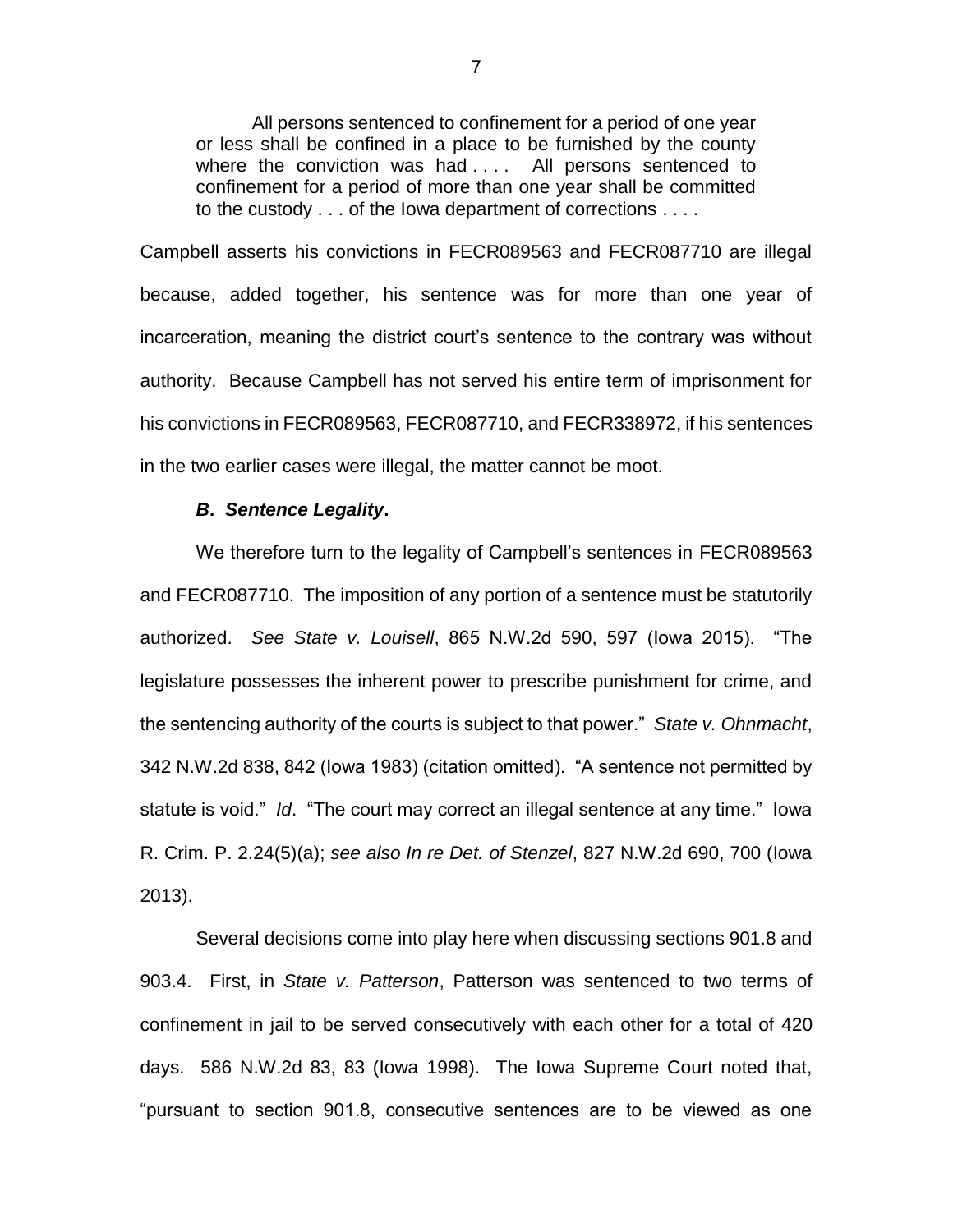continuous term of imprisonment for purposes of designating the proper place of confinement under section 903.4." *Id*. at 84. Because Patterson's two consecutive sentences added together totaled 420 days, and 420 days is greater than 365 days (one year), section 903.4 required that Patterson's sentences be served in the custody of the department of corrections. *See id*. Since the district court did not designate the department of corrections as the proper place of confinement for serving his sentences, the court vacated Patterson's sentences and remanded for resentencing. *See id*.; *see also State v. Kapell*, 510 N.W.2d 878, 881 (Iowa 1994) (vacating sentence because illegal and remanding for resentencing); *State v. Morris*, 416 N.W.2d 688, 690 (Iowa 1987) (same).

A similar argument was later asserted in *Mott*, 731 N.W.2d at 394. There, Mott was sentenced to a 150-day term of imprisonment for his contempt conviction to be served in the county jail. *See id*. In the criminal action, Mott was sentenced to a one-year term of imprisonment, to be served in the county jail. *See id*. The district court ordered that Mott serve the one-year sentence consecutive to the 150-day sentence, but it directed that both sentences were to be served in county jail. *See id*. at 394-95. Mott argued that under *Patterson* and related cases, his sentence was illegal because added together, the total term exceeded one year and required confinement to the department of corrections under section 903.4. *See id*. at 394.

The Iowa Supreme Court distinguished *Mott* based on the offenses for which Mott had been sentenced. *See id*. at 395. The court noted that "[c]ontempt proceedings are quasi-criminal, not criminal, in nature," and, under section 665.4, are an act of punishment unlike an ordinary sentence. *Id*. at 394. This distinction

8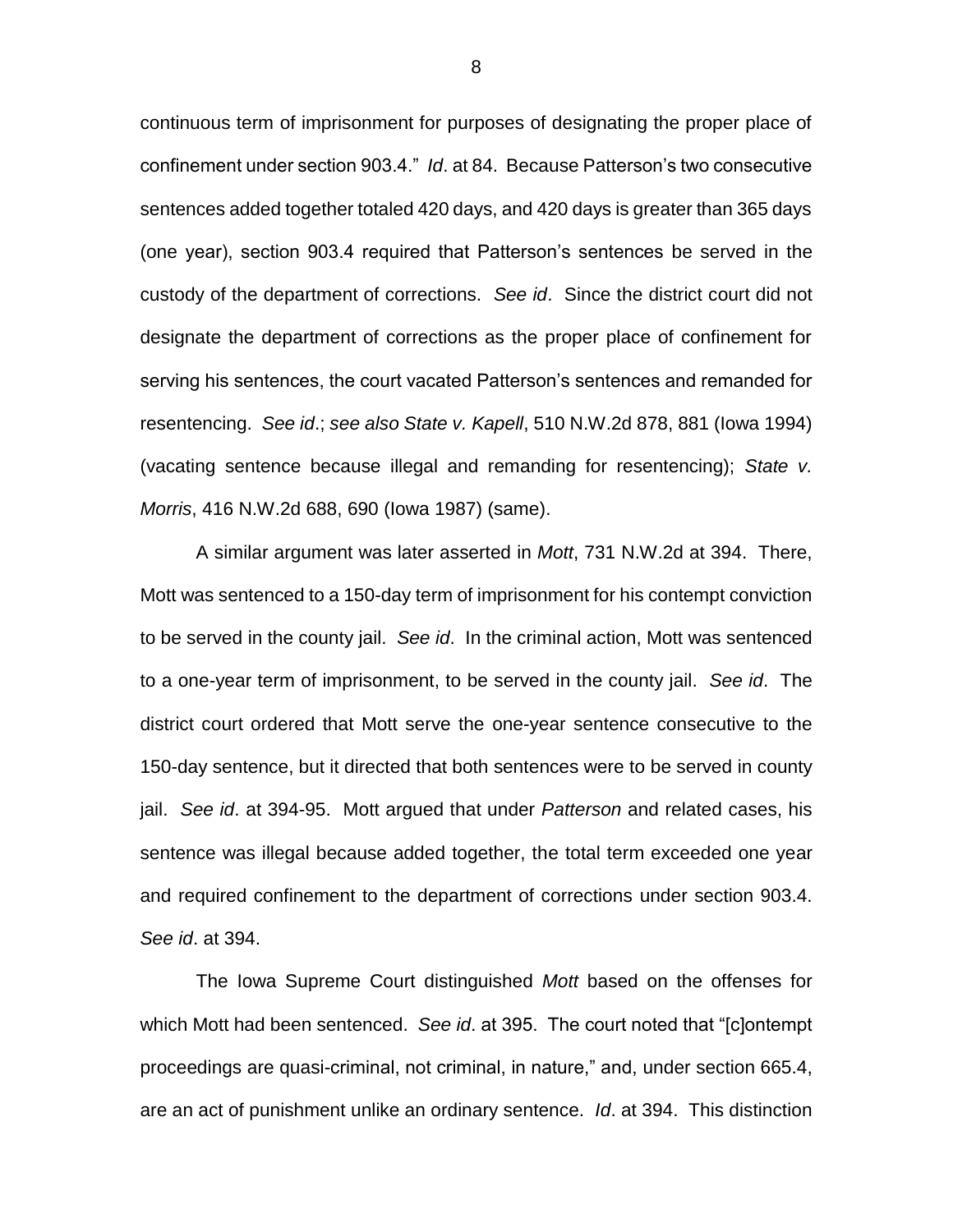meant the "sentence" imposed for contempt did not factor into the totality of the term of imprisonment. *See id*. at 394-95. Removing the 150-day term of confinement for contempt from the equation, the remaining one-year term of incarceration for the underlying crime to be served in county jail was proper under section 903.4. *See id*. at 395. In a later case discussing *Mott*, the Iowa Supreme Court recognized "*Mott* stands for the proposition that a jail term for contempt does not trigger credit under Iowa Code section 903A.5(1)." *State v. Calvin*, 839 N.W.2d 181, 186 (Iowa 2013)*.*

Campbell concedes in his brief that *Mott*, "on its face, . . . appears controlling." Campbell askes that we overturn the holding in *Mott*. As an intermediate appellate court, we have no such power. *See State v. Miller*, 841 N.W.2d 583, 584 n.1 (Iowa 2014) ("Generally, it is the role of the supreme court to decide if case precedent should no longer be followed."); *State v. Eichler*, 83 N.W.2d 576, 578 (Iowa 1957) ("If our previous holdings are to be overruled, we should ordinarily prefer to do it ourselves."); *State v. Hastings*, 466 N.W.2d 697, 700 (Iowa Ct. App. 1990) ("We are not at liberty to overturn Iowa Supreme Court precedent."). Thus, the district court's imposition of jail time as punishment for the many findings of contempt was not illegal or in violation of Iowa Code section 903.4.

Campbell's appeal challenges the legality of his sentence to 226 days of jail time before his incarceration in prison. Though he did not break the 226-day sentence down, forty-five days of that sentence was an ordinary sentence, not one for contempt. Applying the reasoning of *Patterson* and *Mott*, the sentencing court should have ordered Campbell's forty-five-day sentence in FECR089563 be

9